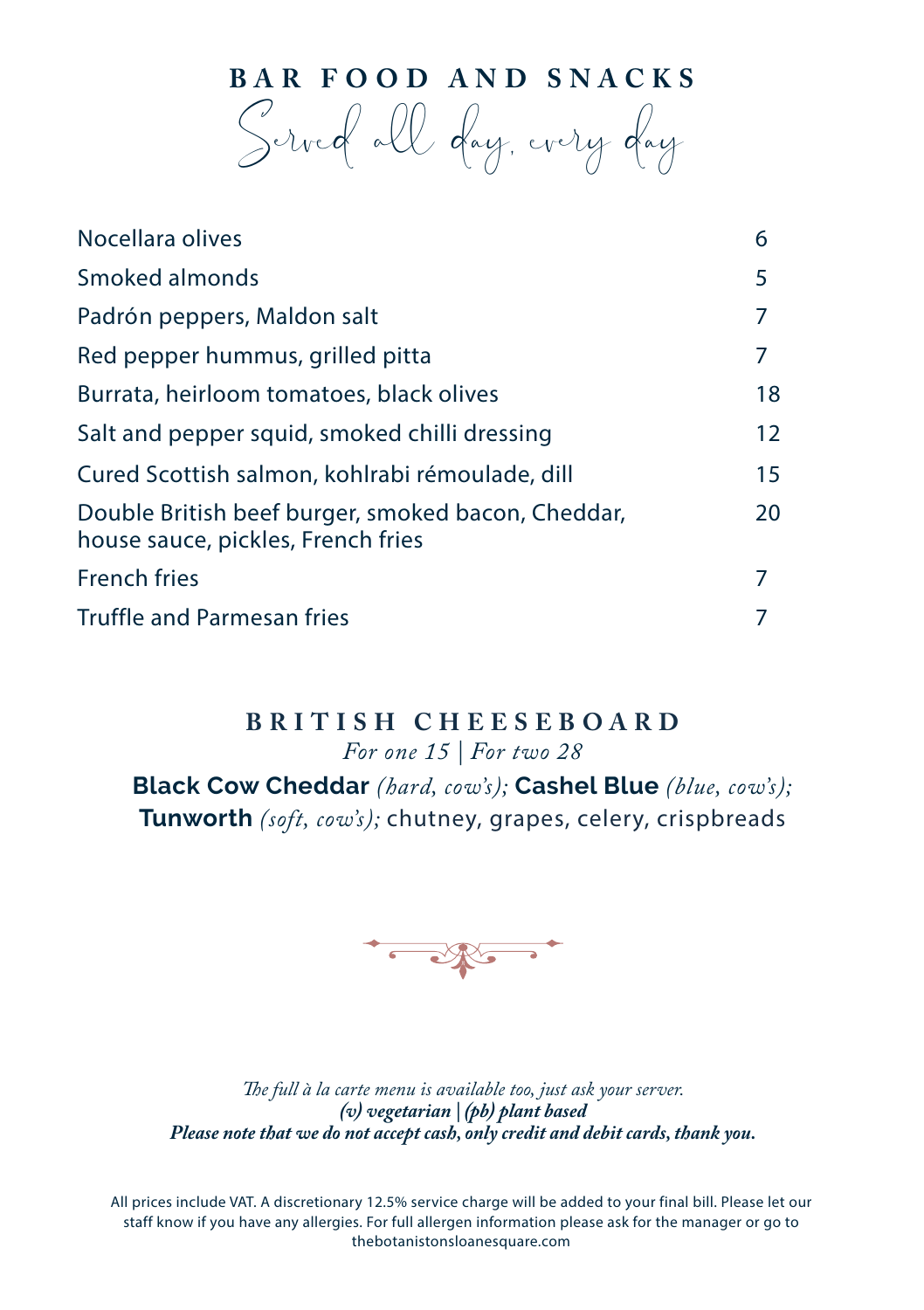

## **GIN SERVES**

MIRABEAU ROSÉ, Provence, France Schweppes Indian tonic, rosemary sprig | 15.6

SLINGSBY RHUBARB, Harrogate, England Schweppes ginger ale, fresh raspberry | 15.1

SLINGSBY MARMALADE, Harrogate, England Schweppes Indian tonic, dry orange wheel | 15.6

AGNES ARBER PINEAPPLE, England Schweppes Indian tonic, dry pineapple wheel | 14.6

CHASE PINK GRAPEFRUIT AND POMELO, Herefordshire, England Schweppes Indian tonic, grapefruit wedge | 16.1

> MALFY CON ARANCIA, Turin, Italy Schweppes Indian tonic, dry orange wheel, basil sprig | 14.1

> CHASE GB EXTRA DRY, Herefordshire, England Schweppes Indian tonic, ginger | 14.6

MONKEY 47, Black Forest, Germany Schweppes Indian tonic, grapefruit wedge and zest | 16.1

> PLYMOUTH, Devon, England Schweppes Indian tonic, lemon wedge | 14.1

HENDRICK'S, Girvan, Scotland Schweppes lemonade, cucumber slice, lemon wheel | 14.6

> AVIATION, Oregon, USA Schweppes Indian tonic, lavender sprig | 15.1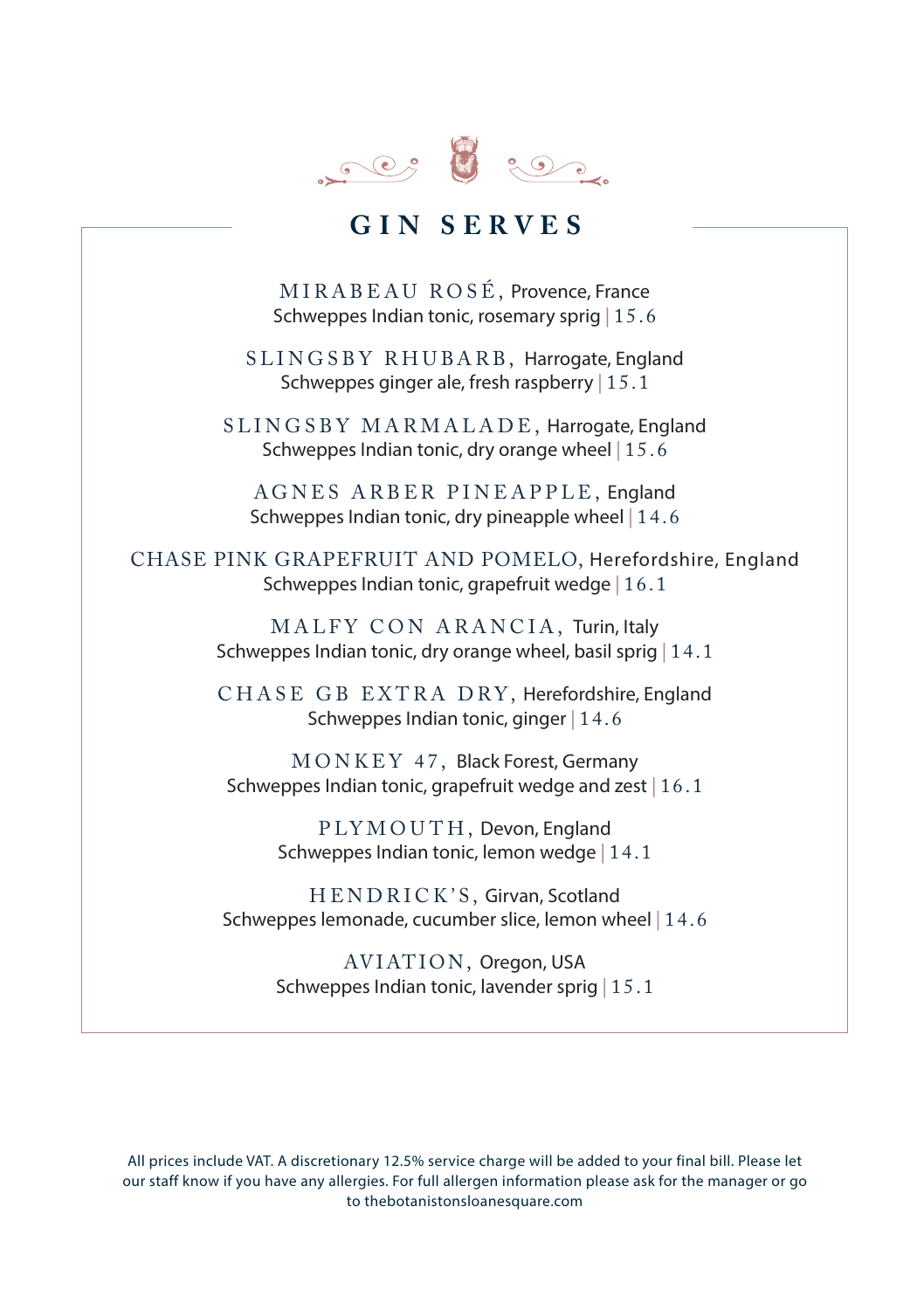## **S I G NAT U R E CO C K TA I L S**

 $\mathbb{C} \times \mathbb{R}$ 

صا

₫

MOTHER NATURE | 14 Belvedere vodka, cranberry bitters, chamomile syrup, rhubarb, lemon juice

COCO GLEN X | 14 Glenmorangie X single malt, coconut purée, vanilla syrup, lemon juice

GREEN EYES | 15 Ojo de Tigre mezcal, Green Chartreuse, pineapple juice, lime juice, peach bitters

AVIATION FIZZ | 15 Aviation gin, Italicus Rosolio di Bergamotto liqueur, violet bitters, sugar, lime and lemon juice, egg white, soda water

> LAVENDER KISS | 14 Cîroc vodka, lavender, kiwi, soda water

THE GREAT EASTERN | 14 Roku gin, enoki and chamomile syrup, Suze liqueur, lemon juice, salt

KANPAI | 14 Haku vodka, banana liqueur, Wray & Nephew overproof rum

PEAR DROP | 14 Brugal Añejo, Xante pear, passion fruit syrup, lime juice, Angostura bitters

HEATHER AND THYME | 14 The Botanist gin, Scottish heather honey, thyme, apple, lemon juice, smoked hickory wood

> VODKA NEGRONI | 14 Black Cow vodka, Italian bitters, vermouth

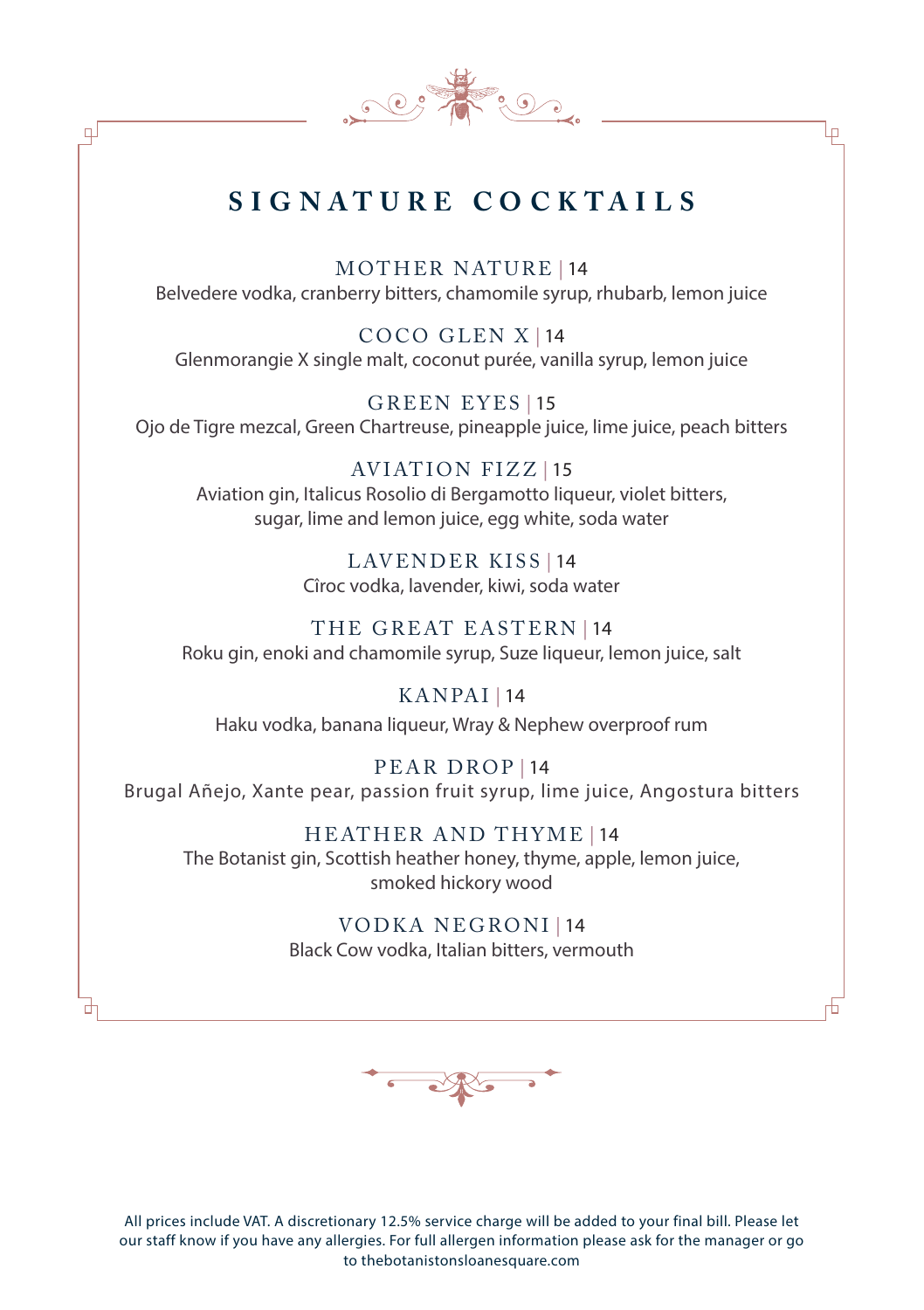

 $\Box$ 

 $\begin{array}{c} \circ \\ \circ \\ \circ \end{array}$ 

Lп

## **CLASSIC CO C KTA I L S**

LILLET SPRITZ | 14.5 Lillet Rosé, Crémant d'Alsace, Schweppes soda

BLOODY MARY | 13 Ketel One vodka, house spice mix, tomato juice

NEGRONI | 13 Tanqueray gin, Belsazar Red, Italian bitters

MOJITO | 13 Havana Club 3yr rum, lime, brown sugar, mint

MARGARITA | 13 Cazcabel Blanco tequila, Cointreau, lime juice

#### ZOMBIE | 13

Old J spiced rum, Havana Club 3yr rum, Wray & Nephew overproof rum, orange juice, passion fruit, lime, sugar, Angostura bitters

> ESPRESSO MARTINI | 13 Ketel One vodka, Tia Maria, coffee

WHISKEY OLD FASHIONED | 13 Woodford Reserve bourbon, Angostura bitters, brown sugar

DARK AND STORMY | 13 Goslings Black Seal rum, Schweppes ginger beer, lime juice, Angostura bitters

#### RUM PUNCH | 13

Dead Man's Fingers coconut rum, Wray & Nephew overproof rum, Brugal Añejo rum, pineapple juice, lime juice, watermelon purée, Angostura bitters

#### PASSION FRUIT MARTINI | 13

Ketel One vodka, passion fruit purée, vanilla syrup, Crémant d'Alsace

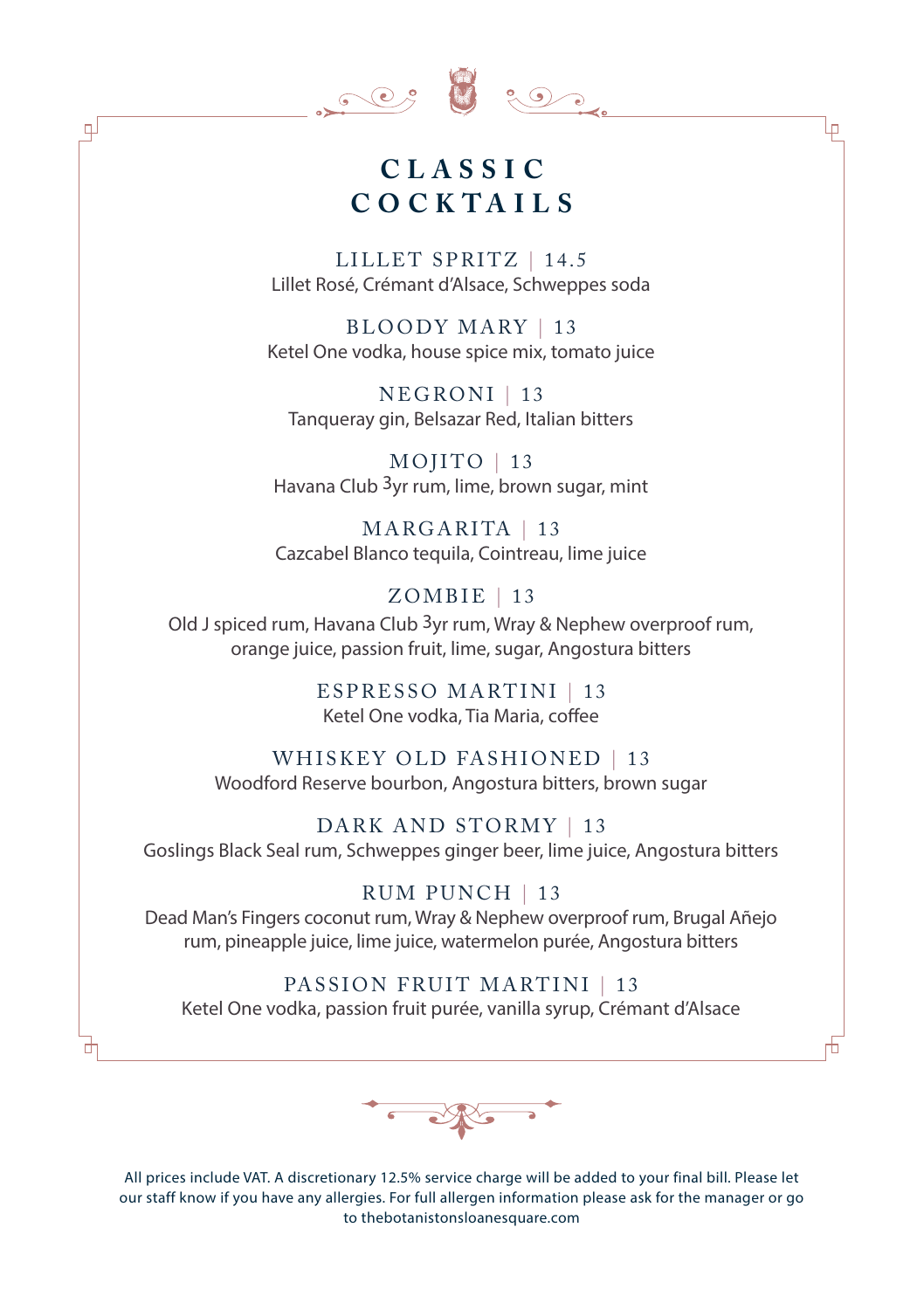

| CHAMPAGNE<br>₽                                                          |               |              |
|-------------------------------------------------------------------------|---------------|--------------|
| by the glass                                                            | <b>BOTTLE</b> | <b>GLASS</b> |
| JOSEPH PERRIER, CUVÉE ROYALE NV<br>Châlons-en-Champagne, France         | 72            | 14           |
| JOSEPH PERRIER, CUVÉE ROYALE ROSÉ NV<br>Châlons-en-Champagne, France    | 84            | 15.5         |
| <b>JOSEPH PERRIER, CUVÉE ROYALE '12</b><br>Châlons-en-Champagne, France | 92            | 17           |
| DOPFF, CUVÉE JULIEN, CRÉMANT D'ALSACE NV<br>Alsace, France              | 46            |              |
| JOSEPH PERRIER, BLANC DE BLANCS NV<br>Châlons-en-Champagne, France      | 78            |              |
| TAITTINGER, BRUT NV<br>Reims, France                                    | 86            |              |
| PERRIER-JOUËT, GRAND BRUT NV<br>Épernay, France                         | 87            |              |
| POL ROGER, BRUT RÉSERVE NV<br>Épernay, France                           | 90            |              |
| TAITTINGER, BRUT ROSÉ NV<br>Reims, France                               | 92            |              |
| BOLLINGER, SPECIAL CUVÉE NV<br>Aÿ, France                               | 115           |              |
| NYETIMBER, ROSÉ NV<br>West Sussex, UK                                   | 115           | 21.5         |
| JOSEPH PERRIER, CUVÉE JOSÉPHINE '04<br>Châlons-en-Champagne, France     | 190           |              |
| TAITTINGER, COMTES DE CHAMPAGNE '11<br>Reims, France                    | 220           |              |
| DOM PÉRIGNON VINTAGE '12<br>Érpernay, France                            | 265           |              |
| KRUG, GRANDE CUVÉE NV<br>Reims, France                                  | 315           |              |
| ARMAND DE BRIGNAC, ACE OF SPADES NV<br>Chigny-les-Roses, France         | 490           |              |

舌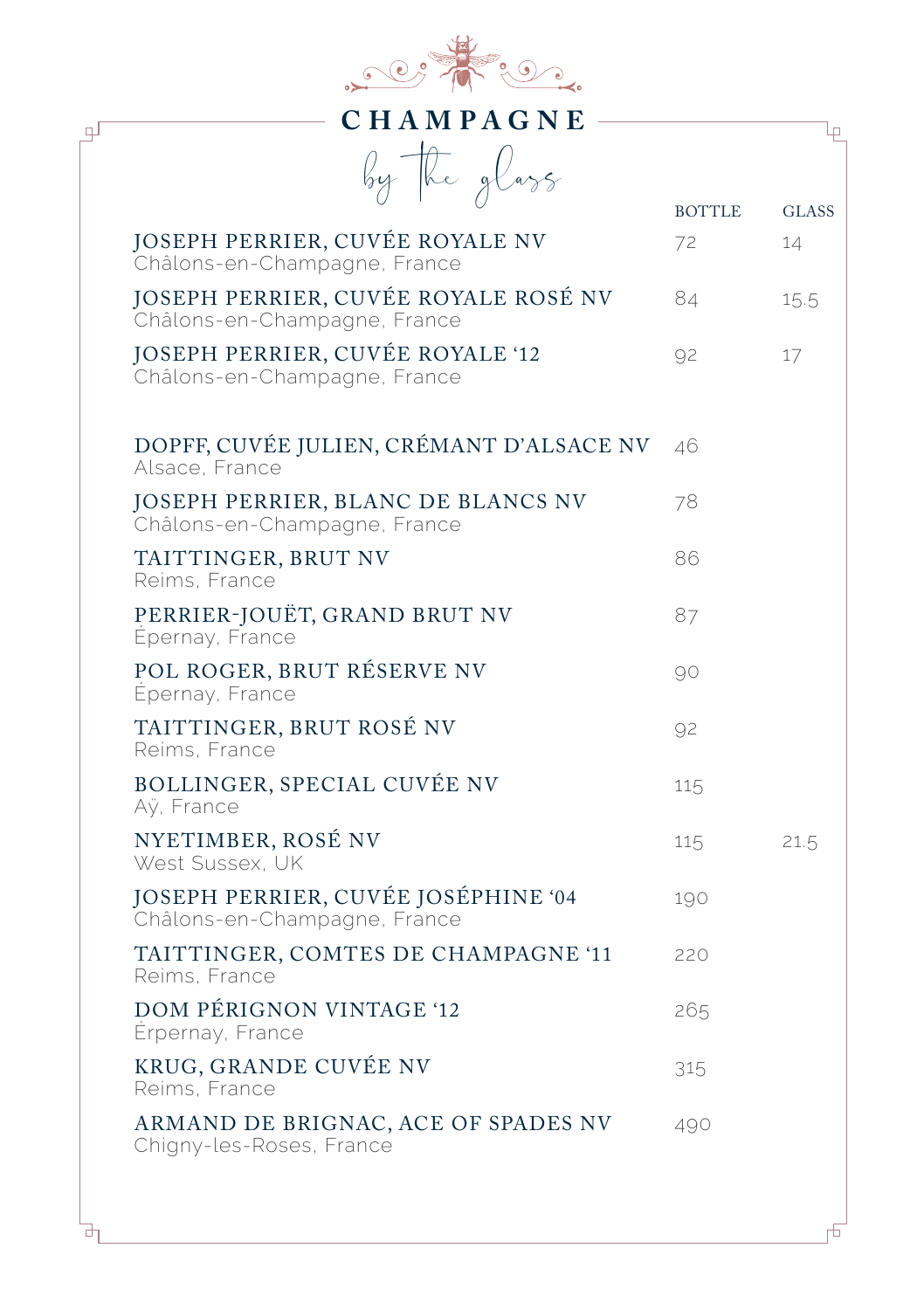

# **WINE BY THE GLASS**

| <b>WHITE</b>                                                  | <b>BTL</b> | 175ML | 250ML |
|---------------------------------------------------------------|------------|-------|-------|
| FERNÃO PIRES, Cuvée Frères Martin, Setúbal, Portugal '20      | 28         | 7.3   | 9.9   |
| FALANGHINA, Albente, Feudi di San Gregorio, Italy '20         | 31         | 8.1   | 10.9  |
| PICPOUL DE PINET, Les Pins De Camille, France '18             | 34         | 8.8   | 11.9  |
| ALBARIÑO, Castro Valdés, Rías Baíxas, Spain '20               | 38         | 9.8   | 13.2  |
| SAUVIGNON BLANC, Hunter's, Marlborough, N.Zealand '20         | 39         | 10.1  | 13.6  |
| PINOT GRIGIO, Mezzacorona, Trentino, Italy '19                | 40         | 10.3  | 13.9  |
| CHARDONNAY, Simpsons, Gravel Castle, England '20              | 44         | 11.3  | 15.2  |
| SANCERRE, Thierry Merlin-Cherrier, France '18                 | 52         | 13.3  | 17.9  |
| <b>CHABLIS, Domaine Hamelin, France '18</b>                   | 55         | 14.1  | 18.9  |
| <b>RED</b>                                                    |            |       |       |
| CASTELÃO, Cuvée Frères Martin, Setúbal, Portugal '18          | 28         | 7.3   | 9.9   |
| CABERNET SAUVIGNON, Tierra Antica, Chile '19                  | 28         | 7.3   | 9.9   |
| SHIRAZ, Boundary Line, South Australia '20                    | 31         | 8.1   | 10.9  |
| PINOT NOIR, Les Mûriers, Castelnau, France '20                | 33         | 8.6   | 11.6  |
| RIOJA, Crianza, Ortega Ezquerro, Spain '19                    | 38         | 9.8   | 13.2  |
| MALBEC, Andeluna, Uco Valley, Argentina '18                   | 39         | 10.1  | 13.6  |
| CHÂTEAU JULIEN, Bordeaux, France '18                          | 39         | 10.1  | 13.6  |
| DOLCETTO D'ALBA, Brezza, Italy '20                            | 46         | 11.8  | 15.9  |
| RIOJA, 'Reserva', Las Parcelas, Badiola, Spain '19            | 51         | 13.1  | 17.6  |
| <b>ROSÉ</b>                                                   |            |       |       |
| CASTELÃO, Cuvée Frères Martin, Setúbal, Portugal '20          | 30         | 7.8   | 11.6  |
| CÔTES DE PROVENCE, Château M de Minuty, France '20            | 52         | 13.3  | 17.9  |
| SANCERRE, Sillaudière, France '20                             | 49         |       |       |
| <b>MAGNUM</b>                                                 |            |       |       |
| CÔTES DE PROVENCE, Cuvée Prestige, Château Minuty, France '20 |            |       | 135   |

125ml glasses available on request.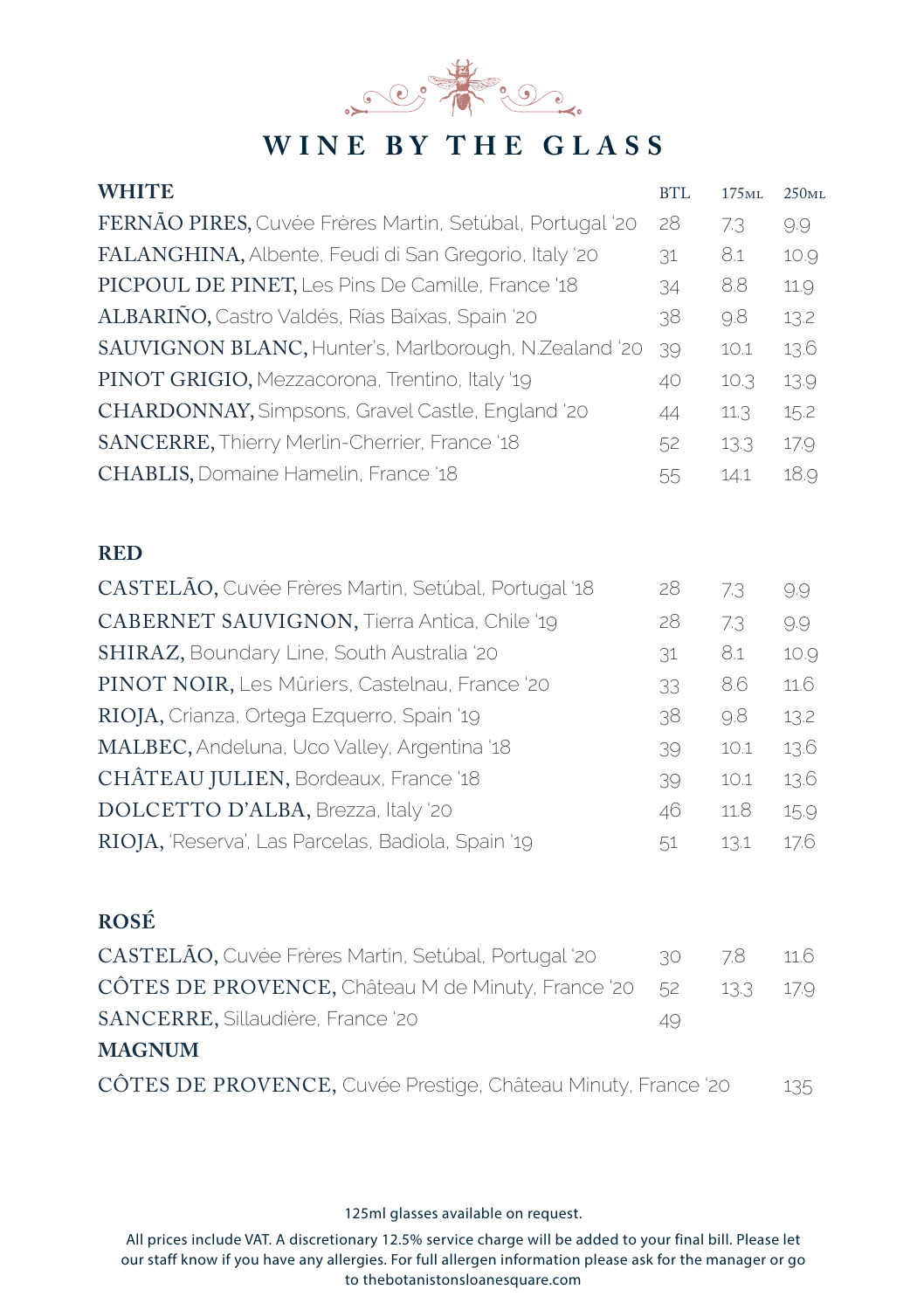| <b>BEER AND CIDER</b>                                      |             |             |
|------------------------------------------------------------|-------------|-------------|
| ON TAP                                                     |             |             |
|                                                            | <b>HALF</b> | <b>PINT</b> |
| HEINEKEN Lager 5%                                          | 3.3         | 6.1         |
| HEINEKEN SILVER Lager 4.1%                                 | 3.3         | 6.1         |
| BRIXTON RELIANCE Pale Ale 4.2%                             | 3.4         | 6.5         |
| BIRRA MORETTI Lager 4.6%                                   | 3.4         | 6.3         |
| <b>BOTTLES</b>                                             |             |             |
| $H E I N E K E N$ Lager 5% (330ml)                         |             | 5.7         |
| $S$ O L Lager 5% (330ml)                                   |             | 5.7         |
| H E I N E K E N 0.0, 0% (330 ml)                           |             | 4.5         |
| OLD MOUT CIDER Summer Berries Cider 0.0% (500ml)           |             | 6           |
| $CANS$ (330ml)                                             |             |             |
| HIGH WIRE GRAPEFRUIT, Magic Rock, West Coast Pale Ale 5.5% |             | 6.5         |
| LUMINA, Siren Craft Brew, Session IPA 4.2%                 |             | 6.5         |
| URBAN ORCHARD, Hawkes, Dry Cider 4.5%                      |             | 6.5         |
| BLØND, Pilot, Oatmeal Pale Ale 4%                          |             | 6.6         |
| FANTASMA, Magic Rock, Gluten Free IPA 6.5%                 |             | 6.6         |
| 由                                                          |             |             |

## **SOFT DRINKS**

| Juice                                                     | 3.1  |
|-----------------------------------------------------------|------|
| Apple, orange, cranberry, pineapple or tomato             |      |
| Coca Cola/Diet Coke/Coke Zero (330ml)                     | 3.35 |
| Schweppes Tonic/Slimline Tonic (125ml)                    | 2.85 |
| Lemonade (125ml) /Ginger Ale (125ml) /Ginger Beer (200ml) | 2.85 |
| Schweppes Soda Water (200ml)                              | 2.85 |
| Red Bull/Sugar Free/Tropical (250ml)                      | 4.35 |
| Pear and ginger house spritz                              | 4.35 |

|                                  |           | HOT DRINKS              |     |
|----------------------------------|-----------|-------------------------|-----|
|                                  |           | COFFEE                  |     |
|                                  |           | decaffeinated available |     |
| <b>Espresso</b> single or double | 3.2 / 3.6 | Latte                   | 3.6 |
| Macchiato single or double       | 3.3/3.6   | <b>Iced Latte</b>       | 3.6 |
| Americano                        | 3.6       | Flat white              | 3.6 |
| Cappuccino                       | 3.6       | Hot chocolate           | 3.6 |
|                                  |           | LOOSE LEAF TEAPIGS™ TEA |     |
| Everyday brew                    | 5         | Fresh mint tea          | 5   |
| Darjeeling Earl Grey             | 5         | Lemon and ginger        | 5   |
| Mao Feng green tea               | 5         | Super fruit             | 5   |
| Peppermint                       | 5         | Chai tea                | 5   |
| <b>Chamomile flowers</b>         | 5         |                         |     |